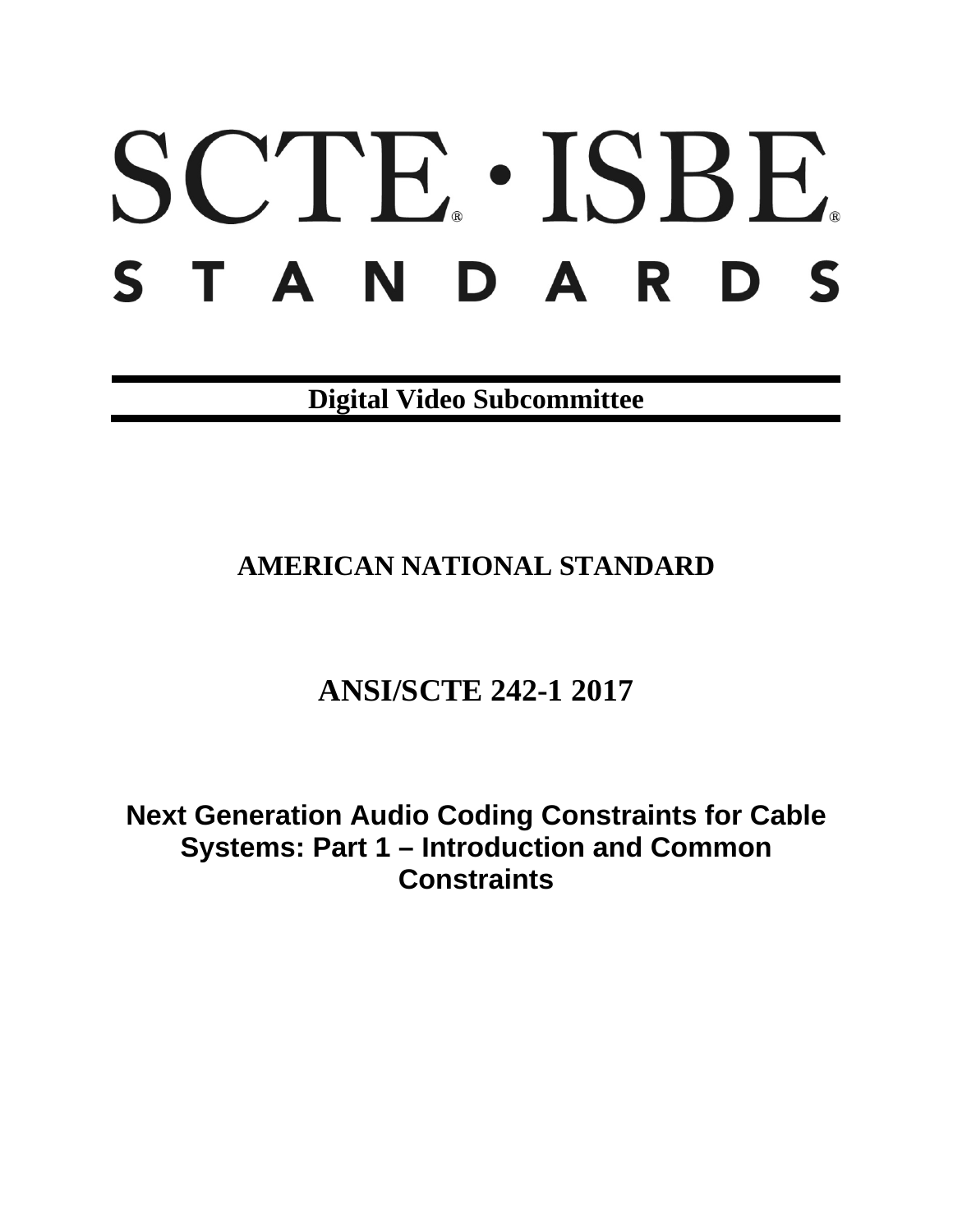# **NOTICE**

<span id="page-1-0"></span>The Society of Cable Telecommunications Engineers (SCTE) / International Society of Broadband Experts (ISBE) Standards and Operational Practices (hereafter called "documents") are intended to serve the public interest by providing specifications, test methods and procedures that promote uniformity of product, interchangeability, best practices and ultimately the long-term reliability of broadband communications facilities. These documents shall not in any way preclude any member or non-member of SCTE•ISBE from manufacturing or selling products not conforming to such documents, nor shall the existence of such standards preclude their voluntary use by those other than SCTE•ISBE members.

SCTE•ISBE assumes no obligations or liability whatsoever to any party who may adopt the documents. Such adopting party assumes all risks associated with adoption of these documents, and accepts full responsibility for any damage and/or claims arising from the adoption of such documents.

Attention is called to the possibility that implementation of this document may require the use of subject matter covered by patent rights. By publication of this document, no position is taken with respect to the existence or validity of any patent rights in connection therewith. SCTE•ISBE shall not be responsible for identifying patents for which a license may be required or for conducting inquiries into the legal validity or scope of those patents that are brought to its attention.

Patent holders who believe that they hold patents which are essential to the implementation of this document have been requested to provide information about those patents and any related licensing terms and conditions. Any such declarations made before or after publication of this document are available on the SCTE•ISBE web site at [http://www.scte.org.](http://www.scte.org/)

All Rights Reserved

© Society of Cable Telecommunications Engineers, Inc. 2017 140 Philips Road Exton, PA 19341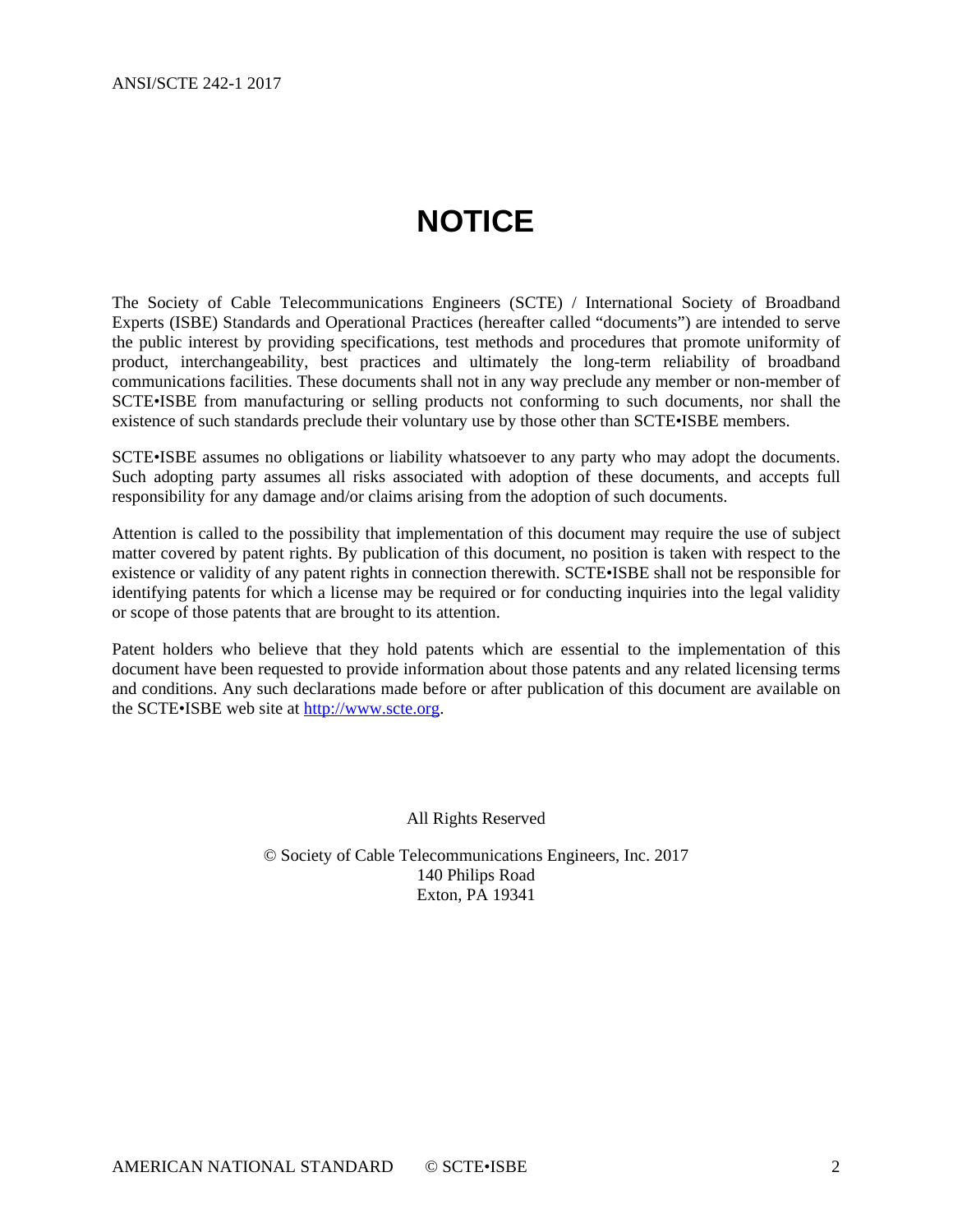# **Table of Contents**

<span id="page-2-0"></span>

| Titl <u>e</u> |                         |   |                                                                                                                                                                                                  | <b>Page Number</b> |  |
|---------------|-------------------------|---|--------------------------------------------------------------------------------------------------------------------------------------------------------------------------------------------------|--------------------|--|
|               |                         |   |                                                                                                                                                                                                  |                    |  |
|               |                         | 3 |                                                                                                                                                                                                  |                    |  |
|               |                         |   |                                                                                                                                                                                                  |                    |  |
|               | 2. Normative References |   |                                                                                                                                                                                                  |                    |  |
|               |                         |   |                                                                                                                                                                                                  |                    |  |
|               |                         |   |                                                                                                                                                                                                  |                    |  |
|               |                         |   |                                                                                                                                                                                                  |                    |  |
|               |                         |   |                                                                                                                                                                                                  |                    |  |
|               |                         |   |                                                                                                                                                                                                  | 5                  |  |
|               |                         |   |                                                                                                                                                                                                  | 5                  |  |
|               |                         |   |                                                                                                                                                                                                  | 5                  |  |
|               |                         |   |                                                                                                                                                                                                  | 5                  |  |
|               |                         |   | 6.2. NGA Concepts <b>Concerts Concepts Concerts Concerts Concerts Concerts Concerts Concerts Concerts Concerts Concerts Concerts Concerts Concerts Concerts Concerts Concerts Concerts Conce</b> | $-5$               |  |
|               |                         |   | 6.2.1. Audio Program Components and Preselections _______________________________                                                                                                                |                    |  |
|               |                         |   |                                                                                                                                                                                                  | 5                  |  |
|               |                         |   |                                                                                                                                                                                                  | 6                  |  |
|               |                         |   |                                                                                                                                                                                                  | $\overline{7}$     |  |
|               |                         |   |                                                                                                                                                                                                  |                    |  |
|               |                         |   |                                                                                                                                                                                                  | 7                  |  |
|               |                         |   |                                                                                                                                                                                                  | $\overline{7}$     |  |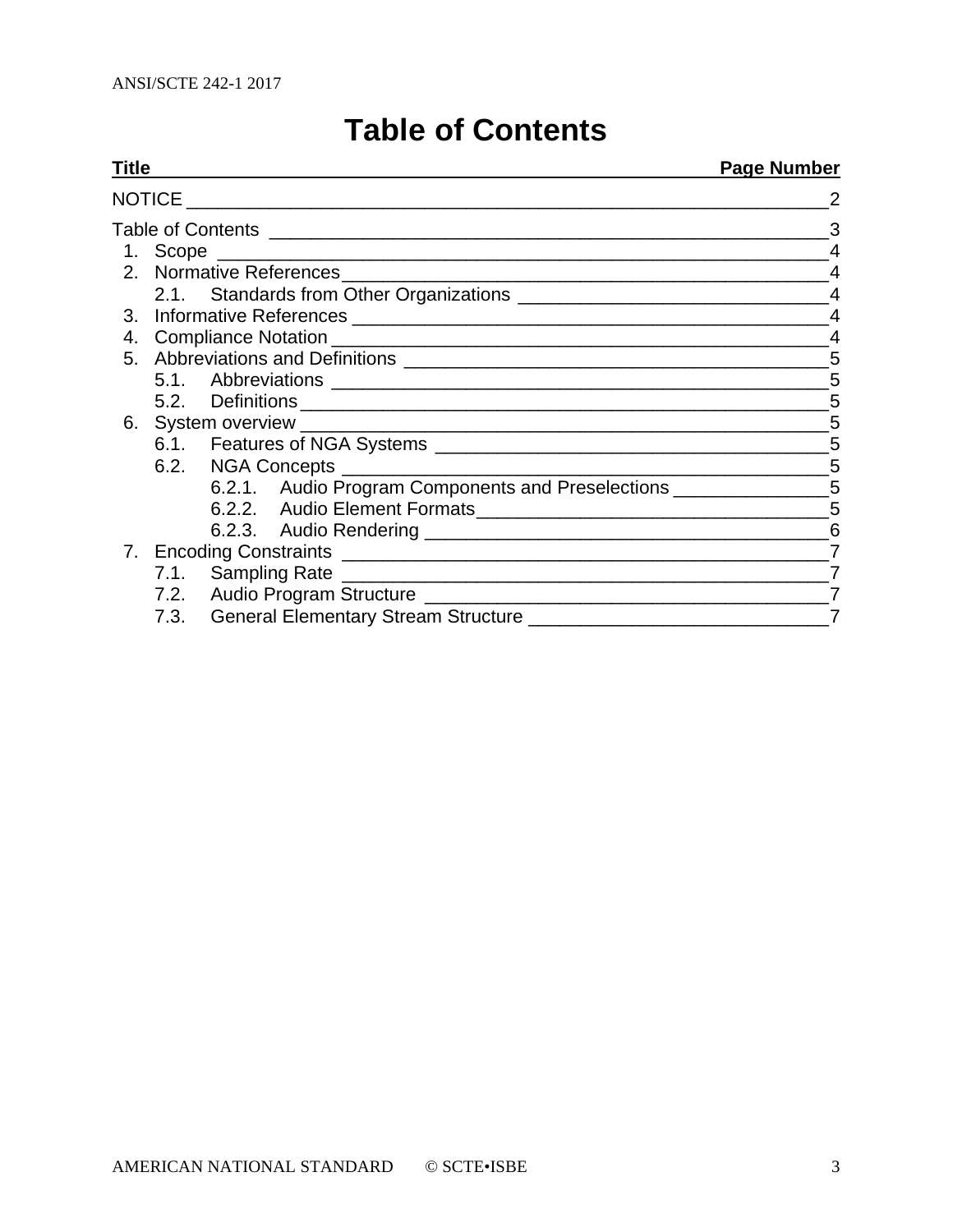# <span id="page-3-0"></span>**1. Scope**

This document is part of a suite documenting coding constraints of Next Generation Audio (NGA) systems for cable television. It is intended to be used in conjunction with the specific audio technologies described in subsequent Parts of this standard.

## <span id="page-3-1"></span>**2. Normative References**

The following documents contain provisions, which, through reference in this text, constitute provisions of this document. At the time of Subcommittee approval, the editions indicated were valid. All documents are subject to revision; and while parties to any agreement based on this document are encouraged to investigate the possibility of applying the most recent editions of the documents listed below, they are reminded that newer editions of those documents might not be compatible with the referenced version.

#### <span id="page-3-2"></span>**2.1. Standards from Other Organizations**

<span id="page-3-5"></span><span id="page-3-3"></span>[1] ATSC CS A/342 Audio, Part 1: Audio Common Elements

## **3. Informative References**

<span id="page-3-6"></span>[2] SCTE 243-1 2017, Next Generation Audio Carriage Constraints for Cable Systems: Part 1 – Common Transport Signaling

<span id="page-3-4"></span>

| shall            | This word or the adjective "required" means that the item is an                                                                               |  |  |
|------------------|-----------------------------------------------------------------------------------------------------------------------------------------------|--|--|
|                  | absolute requirement of this document.                                                                                                        |  |  |
| shall not        | This phrase means that the item is an absolute prohibition of this                                                                            |  |  |
|                  | document.                                                                                                                                     |  |  |
| <i>forbidden</i> | This word means the value specified shall never be used.                                                                                      |  |  |
| should           | This word or the adjective "recommended" means that there may exist<br>valid reasons in particular circumstances to ignore this item, but the |  |  |
|                  | full implications should be understood and the case carefully weighted<br>before choosing a different course.                                 |  |  |
|                  | This phrase means that there may exist valid reasons in particular                                                                            |  |  |
| should not       | circumstances when the listed behavior is acceptable or even useful,                                                                          |  |  |
|                  | but the full implications should be understood and the case carefully                                                                         |  |  |
|                  | weighed before implementing any behavior described with this label.                                                                           |  |  |
|                  | This word or the adjective " <i>optional</i> " means that this item is truly                                                                  |  |  |
|                  | optional. One vendor may choose to include the item because a                                                                                 |  |  |
| may              | particular marketplace requires it or because it enhances the product,                                                                        |  |  |
|                  | for example; another vendor may omit the same item.                                                                                           |  |  |
|                  | Use is permissible for legacy purposes only. Deprecated features may                                                                          |  |  |
| deprecated       | be removed from future versions of this document. Implementations                                                                             |  |  |
|                  | should avoid use of deprecated features.                                                                                                      |  |  |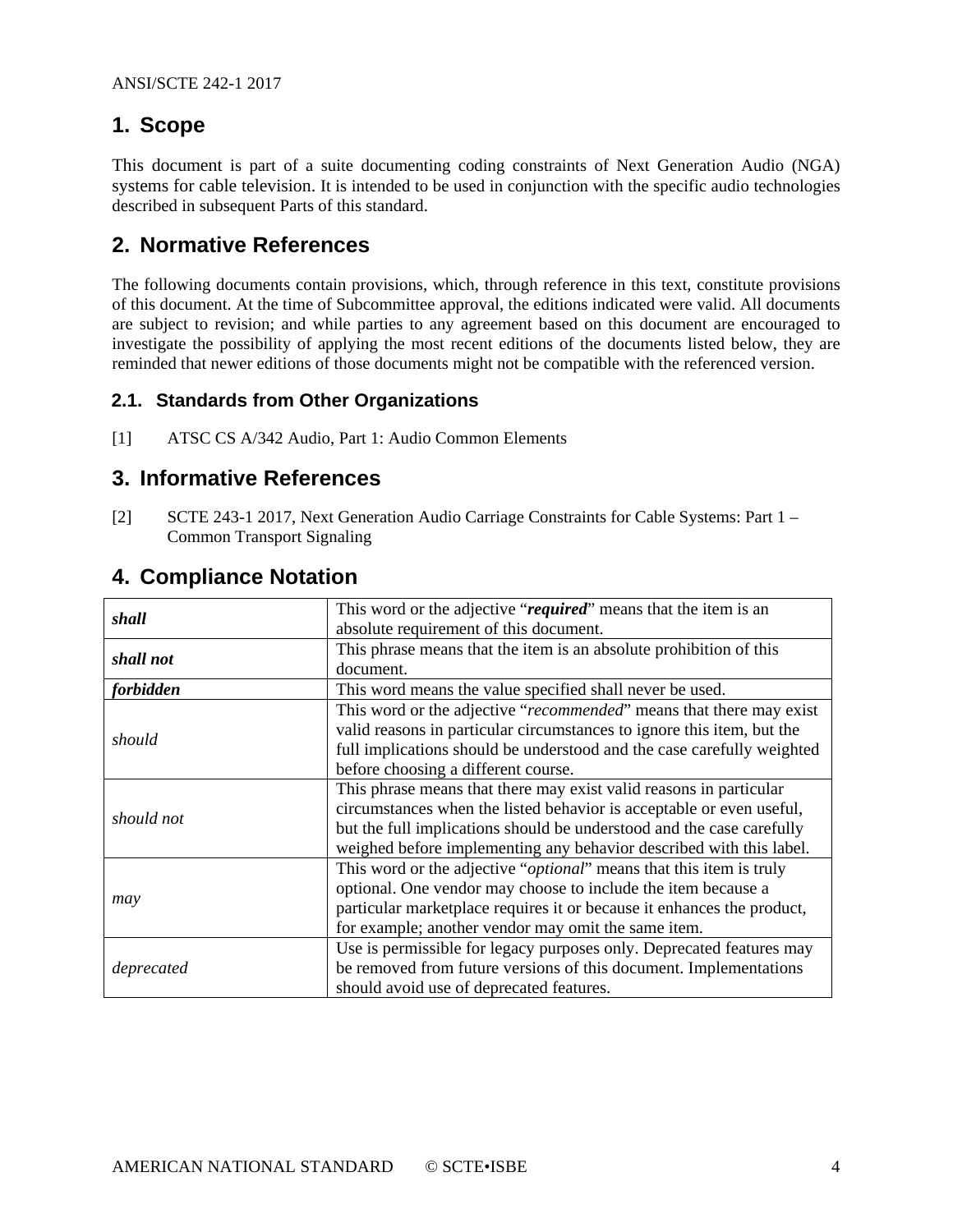# <span id="page-4-0"></span>**5. Abbreviations and Definitions**

#### <span id="page-4-1"></span>**5.1. Abbreviations**

| HOA        | <b>Higher Order Ambisonics</b> |
|------------|--------------------------------|
| NGA        | <b>Next Generation Audio</b>   |
| <b>VDS</b> | Video Description Service      |

#### <span id="page-4-2"></span>**5.2. Definitions**

This document uses the terminology specific to the ATSC 3.0 audio system as defined in ATSC A/342-1 Clause 4 [\[1\]](#page-3-5). Additionally, the following definitions are used:

**Audio Preselection**: set of Audio Program Components representing a version of the Audio Program that may be selected by a user for simultaneous decoding. An Audio Preselection is a sub-selection from all available Audio Program Components of one Audio Program. An Audio Preselection can be considered the NGA equivalent of audio services in predecessor systems, whereby each audio service comprises a complete audio mix.

## <span id="page-4-3"></span>**6. System overview**

#### <span id="page-4-4"></span>**6.1. Features of NGA Systems**

A description of the main features of Next Generation Audio systems is provided in ATSC A/342-1 subclause 5.1 [\[1\]](#page-3-5).

#### <span id="page-4-5"></span>**6.2. NGA Concepts**

Several concepts are common to all NGA systems (e.g., systems supported by ATSC 3.0). This section describes these common concepts.

#### <span id="page-4-6"></span>**6.2.1. Audio Program Components and Preselections**

Audio Program Components are separate pieces of audio data that are combined to compose an Audio Preselection. A simple Audio Preselection may consist of a single Audio Program Component, such as a Complete Main Mix for a television program. Audio Preselections that are more complex may consist of several Audio Program Components, such as ambient music and effects, combined with dialog and video description.

Audio Preselections are combinations of Audio Program Components representing versions of the audio program that may be selected by a user. For example, a complete audio with English dialog, a complete audio with Spanish dialog, a complete audio (English or Spanish) with video description, or a complete audio with alternate dialog may all be selectable Preselections for a Program.

The Components of a Preselection can be delivered in a single audio Elementary Stream or in multiple audio Elementary Streams.

#### <span id="page-4-7"></span>**6.2.2. Audio Element Formats**

The NGA systems support three fundamental Audio Element Formats: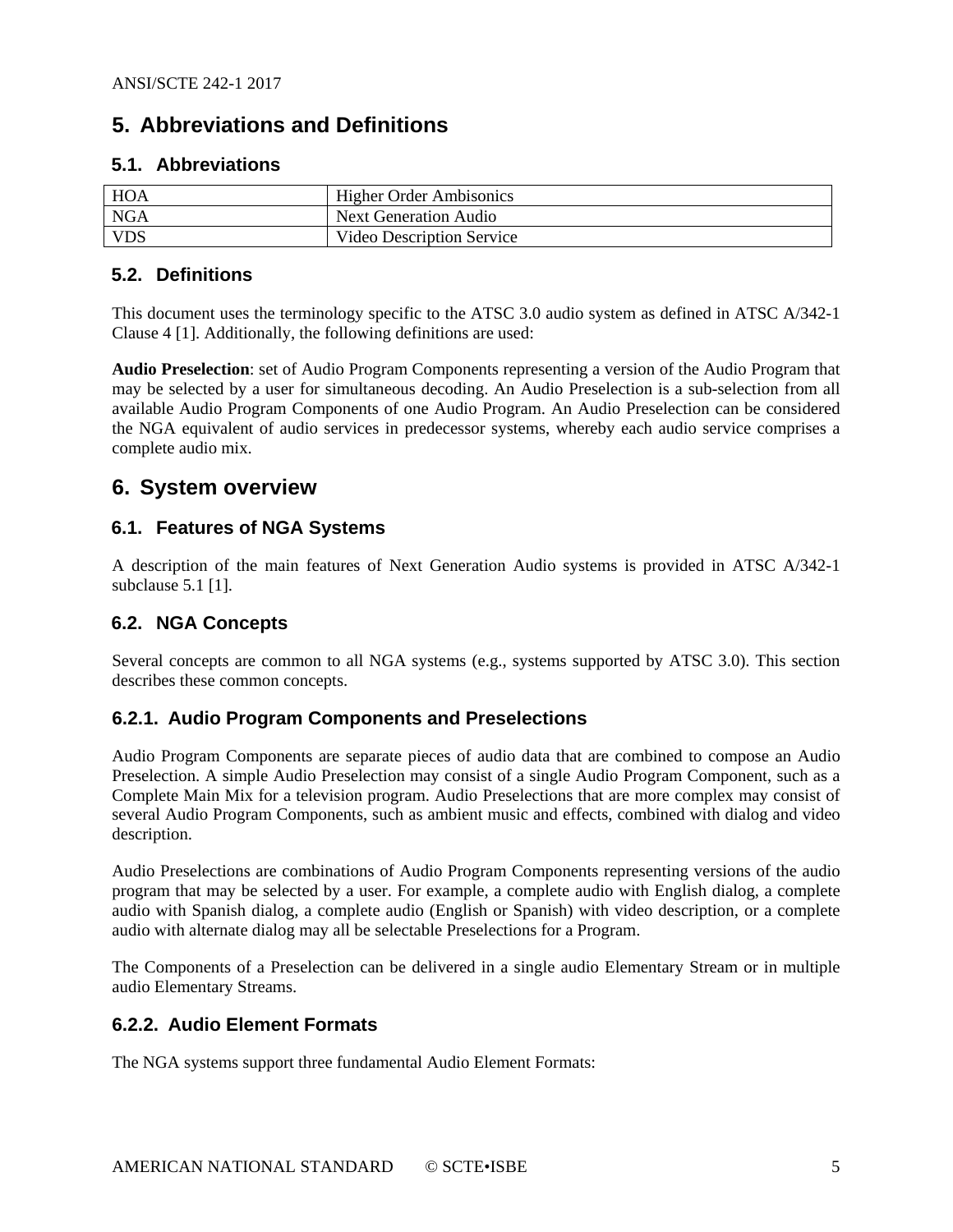- 1) Channel Sets are sets of Audio Elements consisting of one or more Audio Signals presenting sound to speaker(s) located at canonical positions. These include configurations such as mono, stereo, or 5.1, and extend to include non-planar configurations, such as 7.1+4.
- 2) Audio Objects are Audio Elements consisting of audio information and associated metadata representing a sound's location in space (as described by the metadata). The metadata may be dynamic, representing the movement of the sound.
- 3) Scene-based audio (e.g., HOA) consists of one or more Audio Elements that make up a generalized representation of a sound field.

#### <span id="page-5-0"></span>**6.2.3. Audio Rendering**

Audio Rendering is the process of composing an Audio Preselection and converting all the Audio Program Components to a data structure appropriate for the audio outputs of a specific receiver. Rendering may include conversion of a Channel Set to a different channel configuration, conversion of Audio Objects to Channel Sets, conversion of scene-based sets to Channel Sets, and/or applying specialized audio processing such as room correction or spatial virtualization.

#### **6.2.3.1. Video Description Service (VDS)**

Video Description Service is an audio service carrying narration describing a television program's key visual elements. These descriptions are inserted into natural pauses in the program's dialog. Video description makes TV programming more accessible to individuals who are blind or visually impaired. The Video Description Service may be provided by sending a collection of "Music and Effects" components, a Dialog component, and an appropriately labeled Video Description component, which are mixed at the receiver. Alternatively, a Video Description Service may be provided as a single component that is a Complete Mix, with the appropriate label identification.

#### **6.2.3.2. Multi-Language**

Traditionally, multi-language support is achieved by sending Complete Mixes with different dialog languages. For NGA systems, multi-language support can be achieved through a collection of "Music and" Effects" streams combined with multiple dialog language streams that are mixed at the receiver.

#### **6.2.3.3. Personalized Audio**

Personalized audio consists of one or more Audio Elements with metadata, which describes how to decode, render, and output "full" Mixes. Each personalized Audio Preselection may consist of an ambience "bed", one or more dialog elements, and optionally one or more effects elements. Multiple Audio Preselections can be defined to support a number of options such as alternate language, dialog or ambience, enabling height elements, etc.

There are two main concepts of personalized audio:

- 1) Personalization selection The bit stream may contain more than one Audio Preselection where each Audio Preselection contains pre-defined audio experiences (e.g., "home team" audio experience, multiple languages, etc.). A listener can choose the audio experience by selecting one of the Audio Preselections.
- 2) Personalization control Listeners can modify properties of the complete audio experience or parts of it (e.g., increasing the volume level of an Audio Element, changing the position of an Audio Element, etc.).